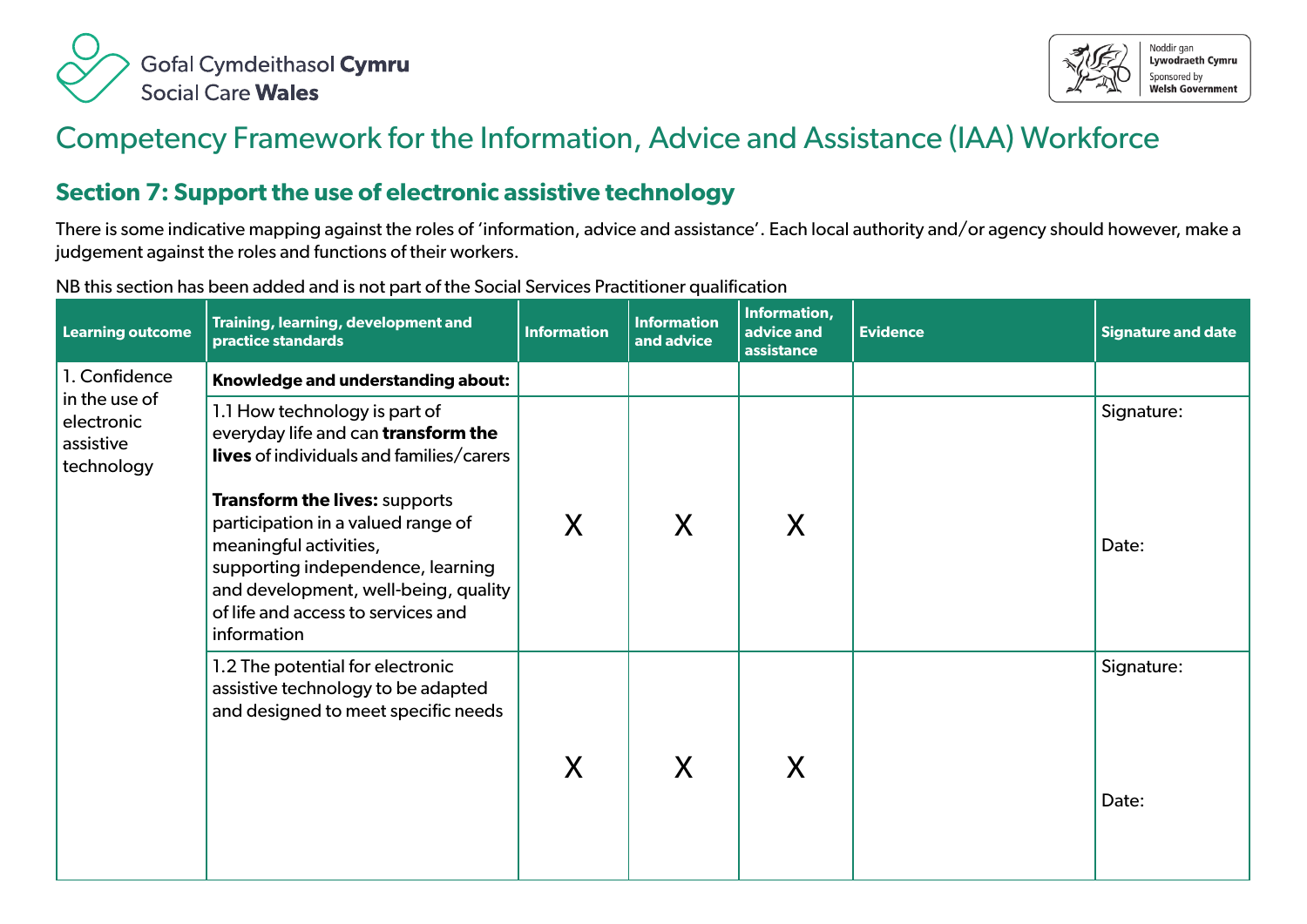| <b>Learning outcome</b> | Training, learning, development and<br>practice standards                                                                                  | <b>Information</b> | <b>Information</b><br>and advice | Information,<br>advice and<br>assistance | <b>Evidence</b> | <b>Signature and date</b> |
|-------------------------|--------------------------------------------------------------------------------------------------------------------------------------------|--------------------|----------------------------------|------------------------------------------|-----------------|---------------------------|
|                         | 1.3 Strengths and weaknesses<br>of a range of electronic assistive<br>technologies                                                         |                    | X                                | X                                        |                 | Signature:<br>Date:       |
|                         | 1.4 How to promote the benefits of<br>electronic assistive technology                                                                      | X                  | X                                | X                                        |                 | Signature:<br>Date:       |
|                         | 1.5 The importance of working<br>with other professionals who have<br>a particular role or expertise in<br>electronic assistive technology | X                  | $\mathsf{X}$                     | X                                        |                 | Signature:<br>Date:       |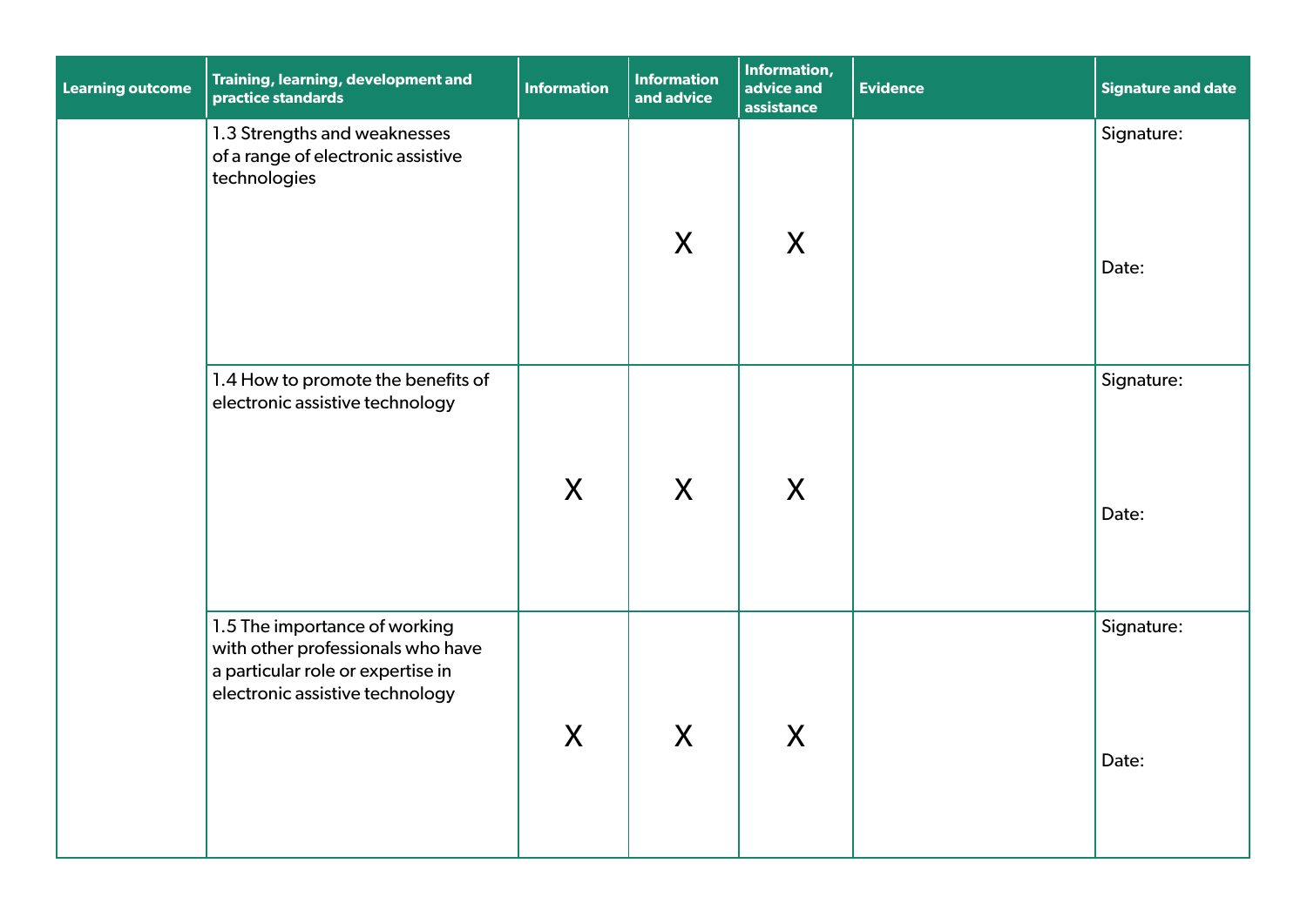| <b>Learning outcome</b> | Training, learning, development and<br>practice standards                                                                                       | <b>Information</b> | <b>Information</b><br>and advice | Information,<br>advice and<br>assistance | <b>Evidence</b> | Signature and date  |
|-------------------------|-------------------------------------------------------------------------------------------------------------------------------------------------|--------------------|----------------------------------|------------------------------------------|-----------------|---------------------|
|                         | 1.6 Own role for supporting the use<br>of electronic assistive technology and<br>how and when to and how and when<br>to seek additional support | X                  | X                                | X                                        |                 | Signature:<br>Date: |
|                         | 1.7 Actions to take in the event of<br>a failure/breakdown of electronic<br>assistive technology                                                | X                  | X                                | X                                        |                 | Signature:<br>Date: |
|                         | 1.8 How to make appropriate referrals<br>for support with electronic assistive<br>technology                                                    | X                  | X                                | X                                        |                 | Signature:<br>Date: |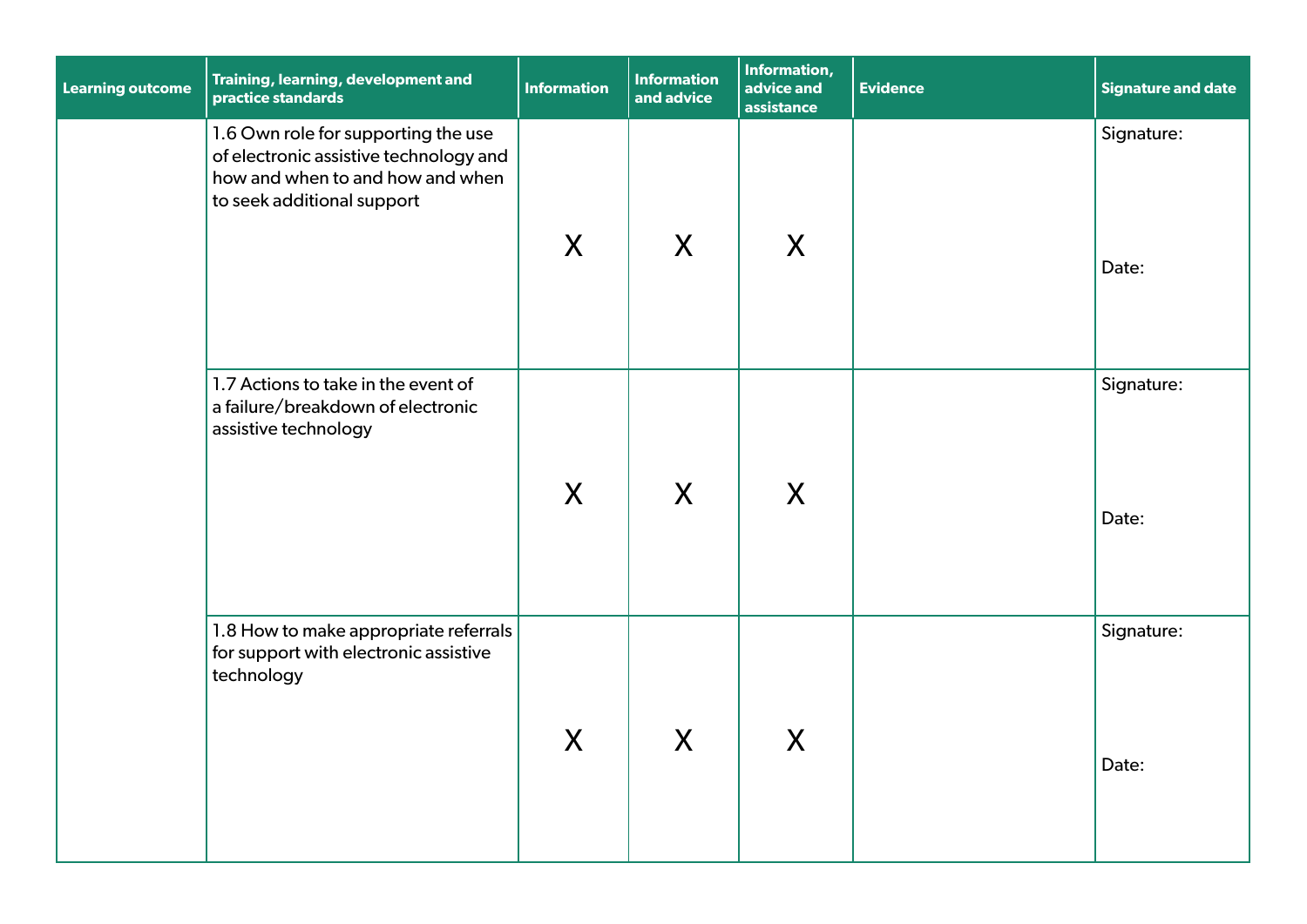| <b>Learning outcome</b> | <b>Training, learning, development and</b><br>practice standards                                                                                                                                                                                                                                                                                                                                  | <b>Information</b> | <b>Information</b><br>and advice | Information,<br>advice and<br>assistance | <b>Evidence</b> | <b>Signature and date</b> |
|-------------------------|---------------------------------------------------------------------------------------------------------------------------------------------------------------------------------------------------------------------------------------------------------------------------------------------------------------------------------------------------------------------------------------------------|--------------------|----------------------------------|------------------------------------------|-----------------|---------------------------|
|                         | 1.9 How to support the safe use of<br>electronic assistive technology<br>Safe use: following instructions<br>and guidance for installation, use,<br>maintenance and disposal in line<br>with own role and responsibilities,<br>awareness of hazards associated<br>with electrically powered devices,<br>individual risk assessments, security<br>measures when using internet and<br>social media |                    |                                  | X                                        |                 | Signature:<br>Date:       |
|                         | <b>Practice</b><br>You are able to work in ways that:                                                                                                                                                                                                                                                                                                                                             |                    |                                  |                                          |                 |                           |
|                         | 1.10 Use a co-productive approach<br>to support individuals and families/<br>carers to make informed choices<br>about the use of electronic assistive<br>technology                                                                                                                                                                                                                               |                    | X                                | X                                        |                 | Signature:<br>Date:       |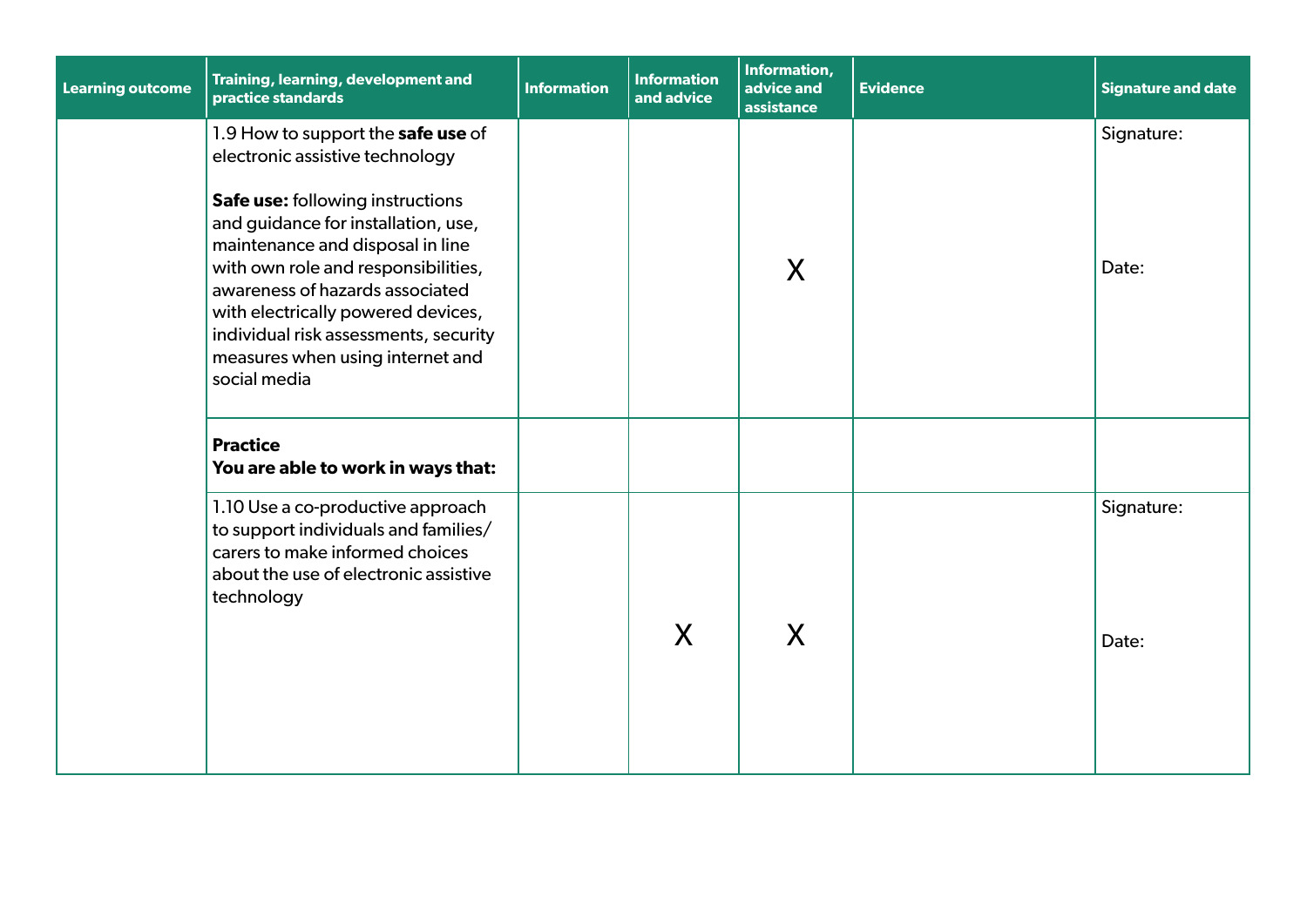| <b>Learning outcome</b> | Training, learning, development and<br>practice standards                                                                                                                                                    | <b>Information</b> | <b>Information</b><br>and advice | <b>Information,</b><br>advice and<br>assistance | <b>Evidence</b> | <b>Signature and date</b> |
|-------------------------|--------------------------------------------------------------------------------------------------------------------------------------------------------------------------------------------------------------|--------------------|----------------------------------|-------------------------------------------------|-----------------|---------------------------|
|                         | 1.11 Support partnership approach<br>with others who have a particular role<br>or expertise in electronic assistive<br>technology to support individuals,<br>families/carers to achieve positive<br>outcomes |                    | X                                | X                                               |                 | Signature:<br>Date:       |
|                         | 1.12 Support individuals and families/<br>carers to safely use electronic assistive<br>technology                                                                                                            |                    |                                  | X                                               |                 | Signature:<br>Date:       |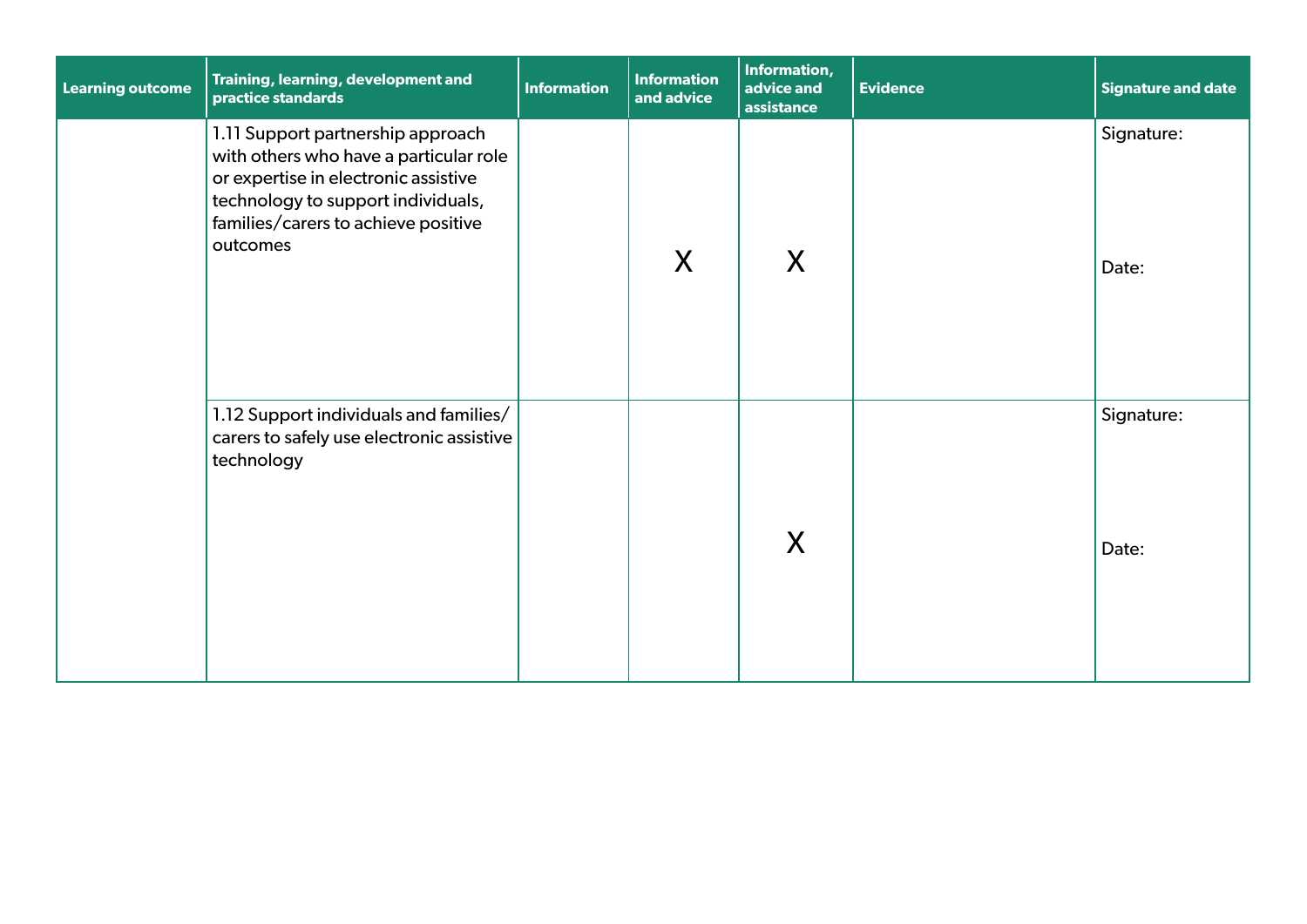| Learning outcome                    | Training, learning, development and<br>practice standards                                                                                                                     | <b>Information</b> | <b>Information</b><br>and advice | Information,<br>advice and<br>assistance | <b>Evidence</b> | <b>Signature and date</b> |
|-------------------------------------|-------------------------------------------------------------------------------------------------------------------------------------------------------------------------------|--------------------|----------------------------------|------------------------------------------|-----------------|---------------------------|
| 2. Rights, values<br>and electronic | Knowledge and understanding about:                                                                                                                                            |                    |                                  |                                          |                 |                           |
| assistive<br>technology             | 2.1 Potential positive and negative<br>impacts of the use of electronic<br>assistive technology on<br>the rights, health and well-being of<br>individuals and families/carers |                    | X                                | X                                        |                 | Signature:<br>Date:       |
|                                     | 2.2 How electronic assistive<br>technology can support positive risk<br>taking                                                                                                |                    |                                  | X                                        |                 | Signature:<br>Date:       |
|                                     | 2.3 How to ensure that electronic<br>assistive technology promotes and<br>safeguards health and well-being,<br>dignity, autonomy, privacy and<br>confidentiality              |                    |                                  | X                                        |                 | Signature:<br>Date:       |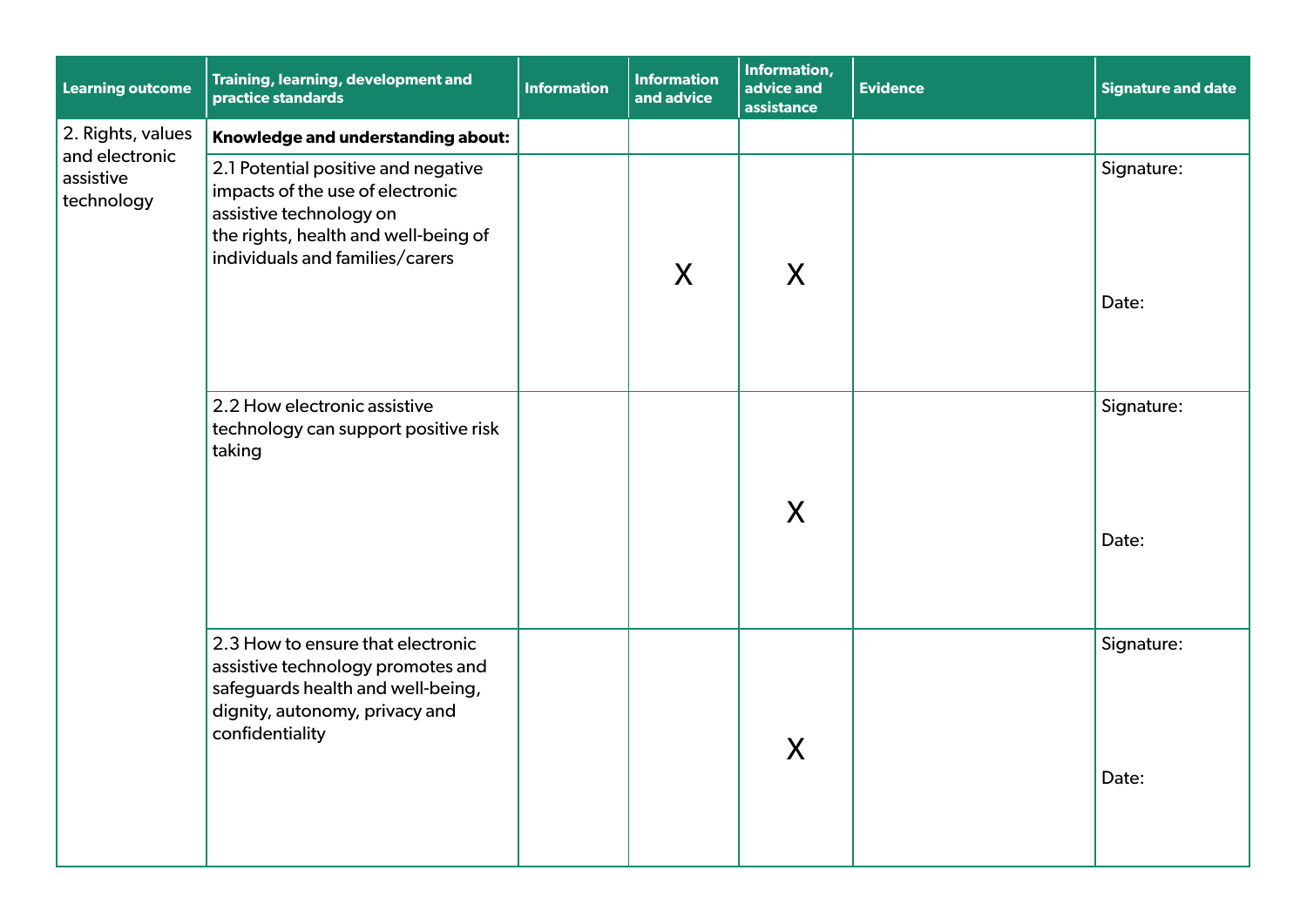| <b>Learning outcome</b> | Training, learning, development and<br>practice standards                                                                                                                                                             | <b>Information</b> | <b>Information</b><br>and advice | Information,<br>advice and<br>assistance | <b>Evidence</b> | <b>Signature and date</b> |
|-------------------------|-----------------------------------------------------------------------------------------------------------------------------------------------------------------------------------------------------------------------|--------------------|----------------------------------|------------------------------------------|-----------------|---------------------------|
|                         | 2.4 The importance of obtaining<br>consent for the use of electronic<br>assistive technology                                                                                                                          |                    |                                  | X                                        |                 | Signature:<br>Date:       |
|                         | <b>Practice</b><br>You are able to work in ways that:                                                                                                                                                                 |                    |                                  |                                          |                 |                           |
|                         | 2.5 Support individuals and families/<br>carers to understand implications for<br>their health and well-being, dignity,<br>autonomy, privacy and confidentiality<br>in relation to electronic assistive<br>technology |                    |                                  | X                                        |                 | Signature:<br>Date:       |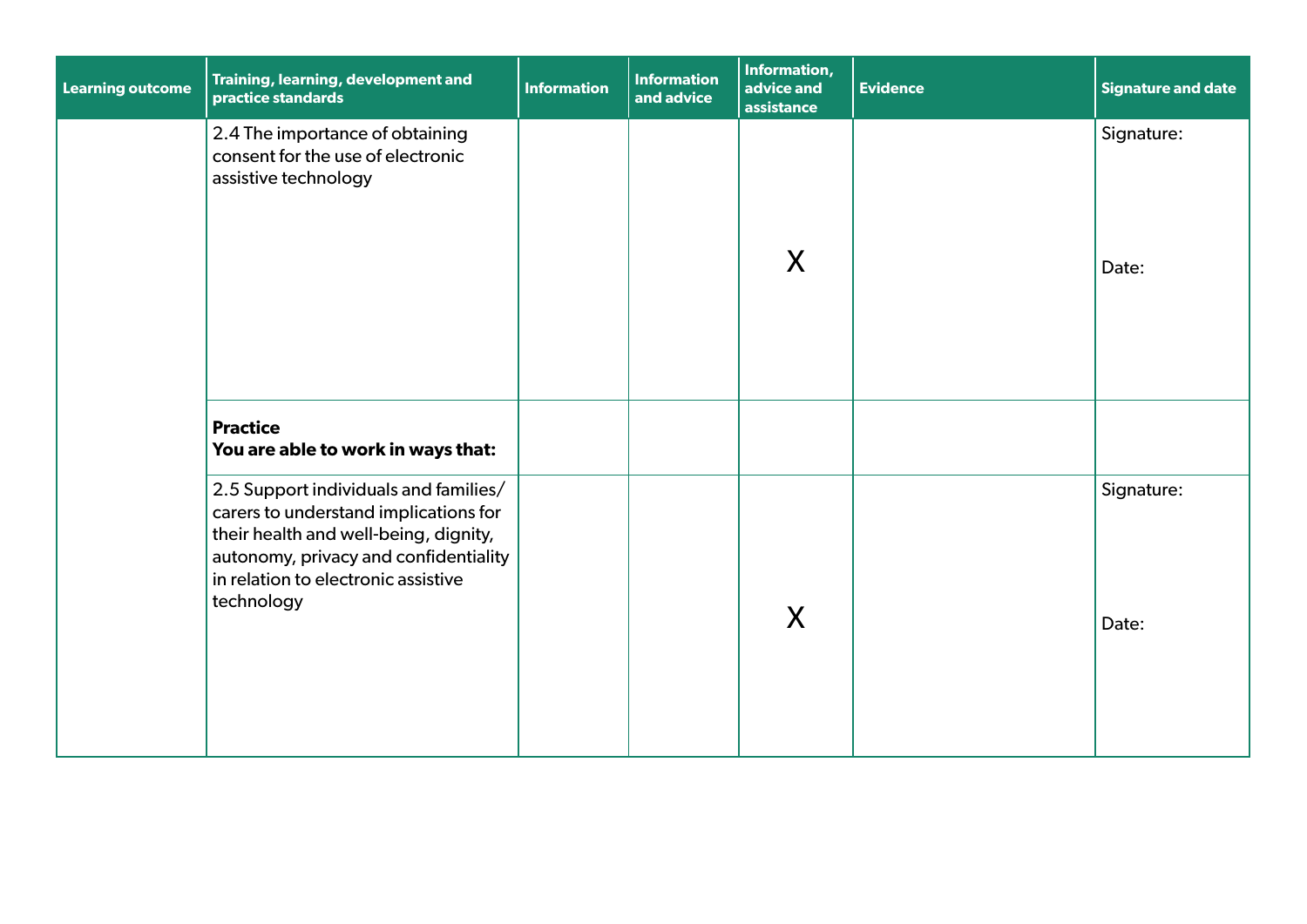| <b>Learning outcome</b> | Training, learning, development and<br>practice standards                                                                                                                                                                                                                                                                                                                                                                                                                   | <b>Information</b> | <b>Information</b><br>and advice | Information,<br>advice and<br>assistance | <b>Evidence</b> | <b>Signature and date</b> |
|-------------------------|-----------------------------------------------------------------------------------------------------------------------------------------------------------------------------------------------------------------------------------------------------------------------------------------------------------------------------------------------------------------------------------------------------------------------------------------------------------------------------|--------------------|----------------------------------|------------------------------------------|-----------------|---------------------------|
|                         | 2.6 Maximise the benefits, take<br>account of, and seek to minimise<br>potential negative impacts of the use<br>of electronic assistive technology                                                                                                                                                                                                                                                                                                                          |                    |                                  | X                                        |                 | Signature:<br>Date:       |
|                         | 2.7 Use agreed processes for<br>consent for the use of electronic<br>assistive technology in accordance<br>with own role and responsibilities<br><b>Consent:</b> informed consent from the<br>individual/child and their parents/<br>carers on the use of electronic<br>assistive technology and the manner<br>in which information is gathered,<br>stored and used. Or, agreed<br>processes are followed where an<br>individual is not able to provide<br>informed consent |                    |                                  | X                                        |                 | Signature:<br>Date:       |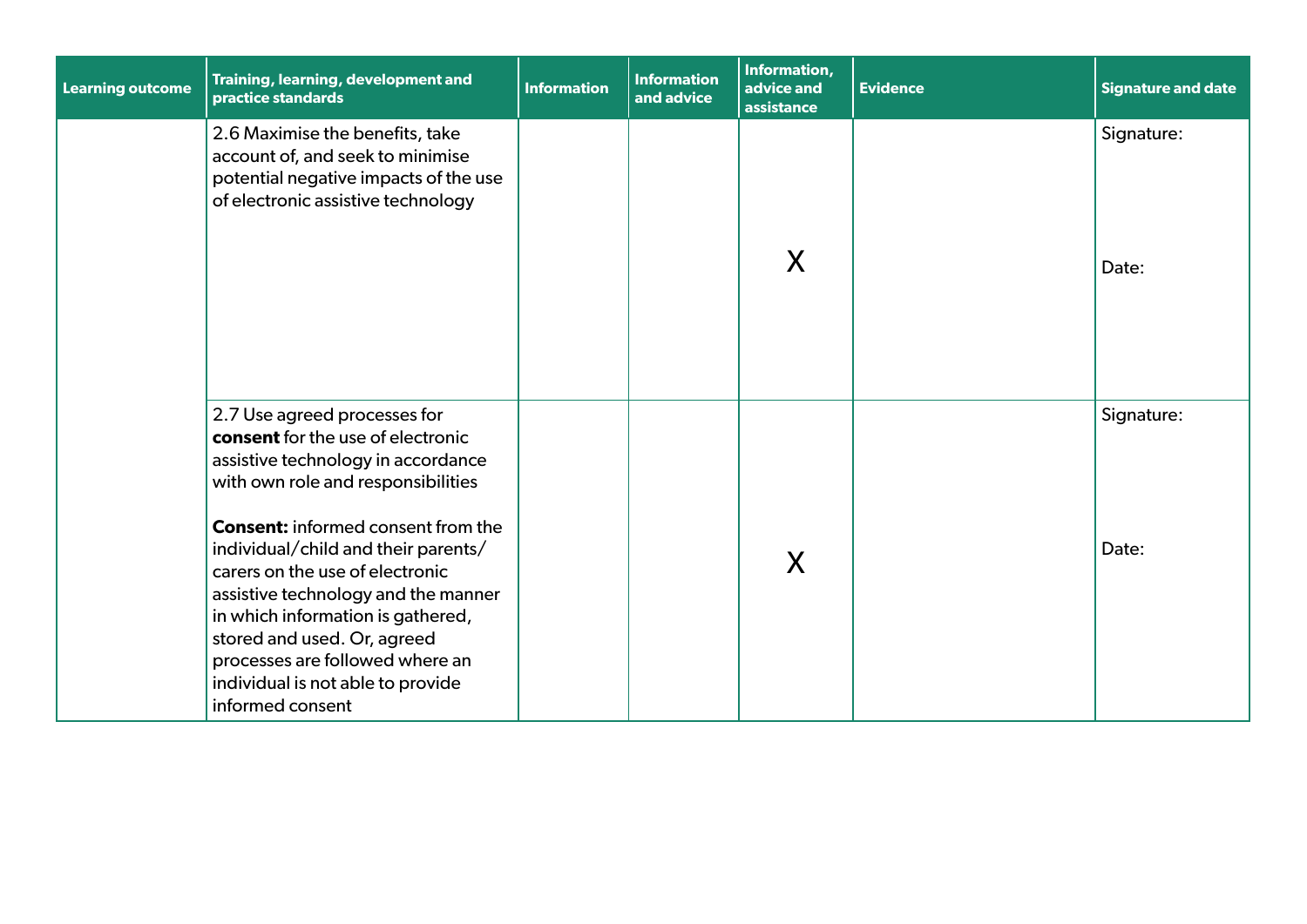| <b>Learning outcome</b>                                    | Training, learning, development and<br>practice standards                                                                                                                                                                                                                                              | <b>Information</b> | <b>Information</b><br>and advice | Information,<br>advice and<br>assistance | <b>Evidence</b> | <b>Signature and date</b> |
|------------------------------------------------------------|--------------------------------------------------------------------------------------------------------------------------------------------------------------------------------------------------------------------------------------------------------------------------------------------------------|--------------------|----------------------------------|------------------------------------------|-----------------|---------------------------|
| 3. Supporting<br>assessment                                | Knowledge and understanding about:                                                                                                                                                                                                                                                                     |                    |                                  |                                          |                 |                           |
| for and review<br>of electronic<br>assistive<br>technology | 3.1 Processes for the outcome<br>focused assessment for and review<br>of the use of electronic assistive<br>technology, including self-assessment                                                                                                                                                      |                    |                                  | X                                        |                 | Signature:<br>Date:       |
|                                                            | 3.2 Own and others' role in the<br>assessment for and review of the use<br>of electronic assistive technology<br><b>Others:</b> others who have a particular<br>role or expertise in electronic assistive<br>technology, social workers, health<br>professionals, the individual, families/<br>carers. |                    |                                  | X                                        |                 | Signature:<br>Date:       |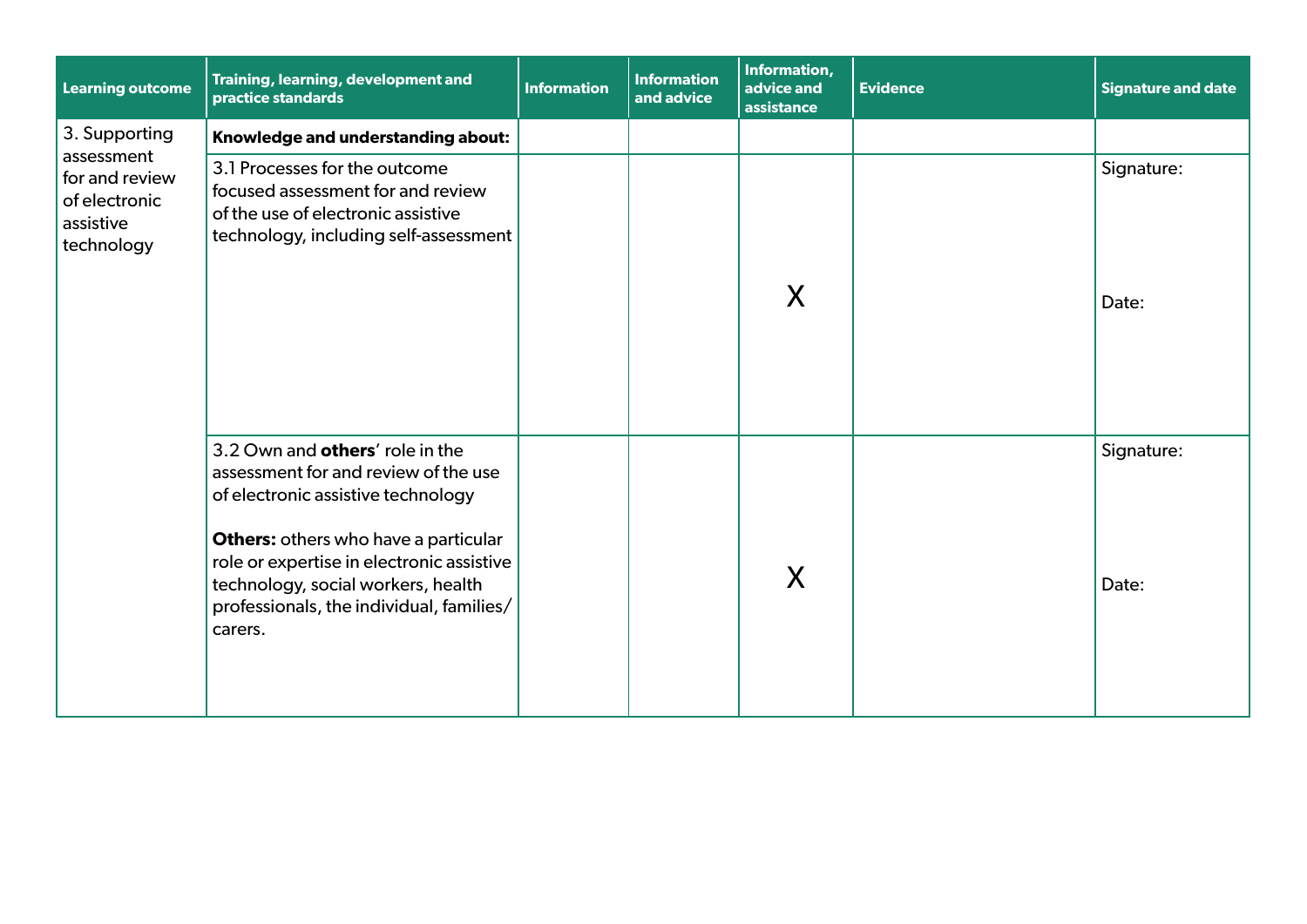| <b>Learning outcome</b> | Training, learning, development and<br>practice standards                                                                         | <b>Information</b> | <b>Information</b><br>and advice | Information,<br>advice and<br>assistance | <b>Evidence</b> | <b>Signature and date</b> |
|-------------------------|-----------------------------------------------------------------------------------------------------------------------------------|--------------------|----------------------------------|------------------------------------------|-----------------|---------------------------|
|                         | 3.3 How the use of electronic<br>assistive technology fits within an<br>overall plan of support for individuals                   |                    |                                  | X                                        |                 | Signature:<br>Date:       |
|                         | 3.4 How the use of electronic<br>assistive technology can provide<br>solutions that help individuals achieve<br>positive outcomes |                    |                                  | X                                        |                 | Signature:<br>Date:       |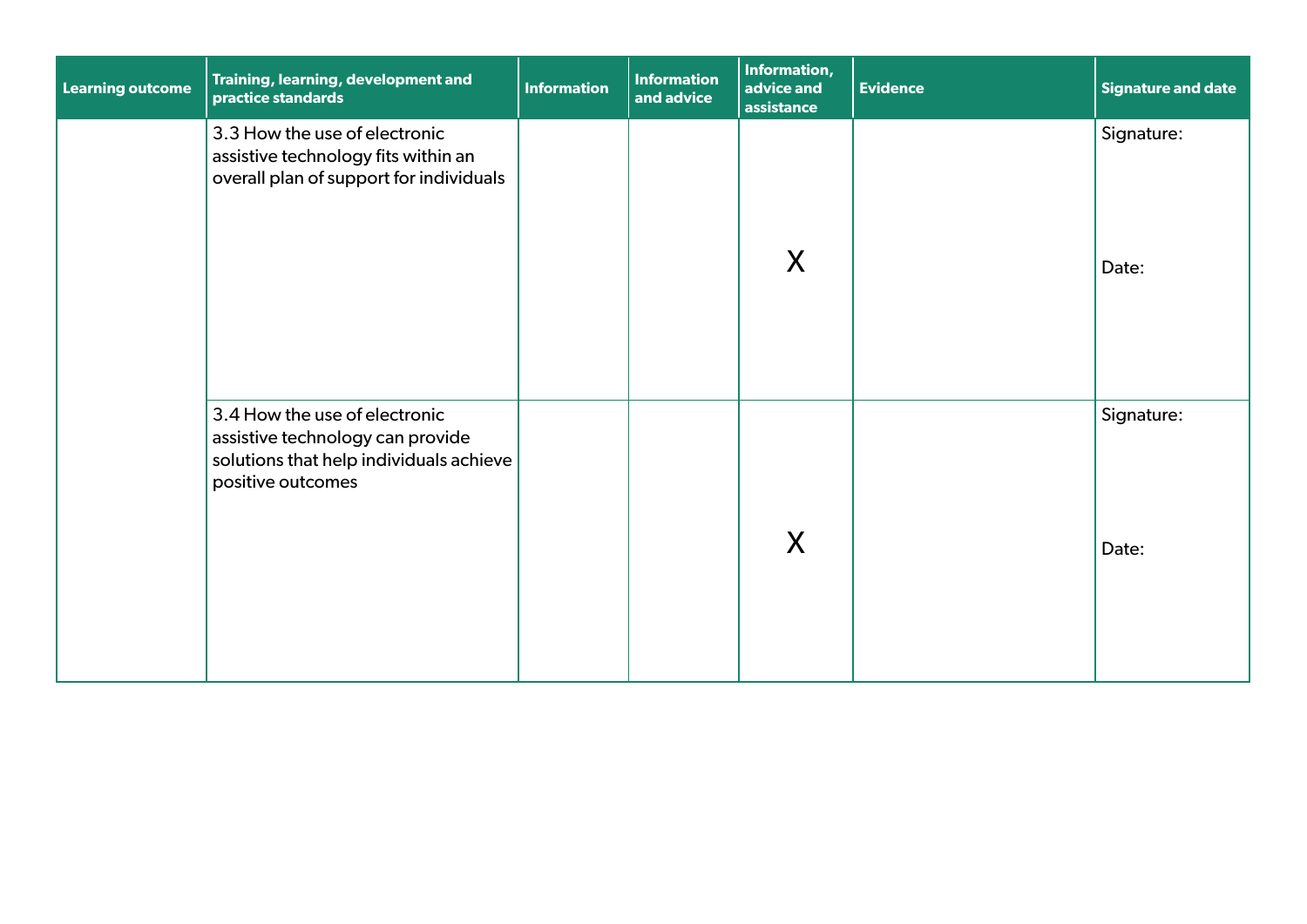| <b>Learning outcome</b> | Training, learning, development and<br>practice standards                                                                          | <b>Information</b> | <b>Information</b><br>and advice | <b>Information,</b><br>advice and<br>assistance | <b>Evidence</b> | <b>Signature and date</b> |
|-------------------------|------------------------------------------------------------------------------------------------------------------------------------|--------------------|----------------------------------|-------------------------------------------------|-----------------|---------------------------|
|                         | <b>Practice</b><br>You are able to work in ways that:                                                                              |                    |                                  |                                                 |                 |                           |
|                         | 3.5 Use a co-productive approach<br>to support the assessment for, and<br>review of, the use of electronic<br>assistive technology |                    |                                  | X                                               |                 | Signature:<br>Date:       |
|                         | 3.6 Support the design and<br>implementation of a plan for the use<br>of electronic assistive technology                           |                    |                                  | X                                               |                 | Signature:<br>Date:       |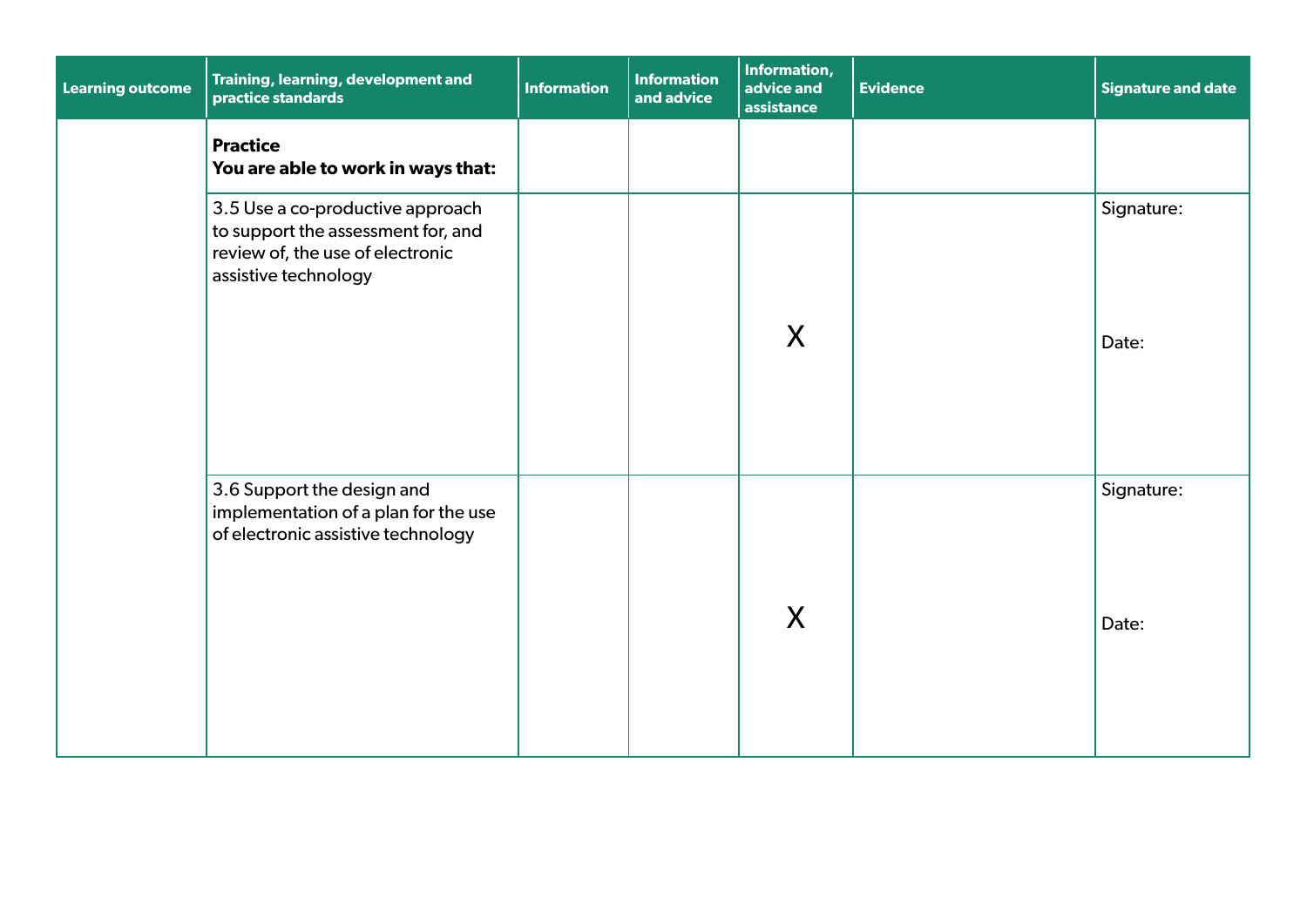| <b>Learning outcome</b>                             | Training, learning, development and<br>practice standards                                                                                                                   | <b>Information</b> | <b>Information</b><br>and advice      | Information,<br>advice and<br>assistance | <b>Evidence</b> | <b>Signature and date</b> |
|-----------------------------------------------------|-----------------------------------------------------------------------------------------------------------------------------------------------------------------------------|--------------------|---------------------------------------|------------------------------------------|-----------------|---------------------------|
|                                                     | 3.7 Apply the principles and values<br>of health and social care when<br>supporting the assessment, planning<br>and review of the use of electronic<br>assistive technology |                    |                                       | X                                        |                 | Signature:<br>Date:       |
| 4. Remote                                           | Knowledge and understanding about:                                                                                                                                          |                    |                                       |                                          |                 |                           |
| or virtual<br>monitoring<br>and response<br>systems | 4.1 The role and purpose of services<br>that use monitoring and response<br>systems                                                                                         | X                  | X                                     | X                                        |                 | Signature:<br>Date:       |
|                                                     | 4.2 How services that use monitoring<br>and response systems work in<br>collaboration with other services                                                                   | X                  | $\mathbf v$<br>$\boldsymbol{\Lambda}$ | V<br>$\boldsymbol{\Lambda}$              |                 | Signature:<br>Date:       |